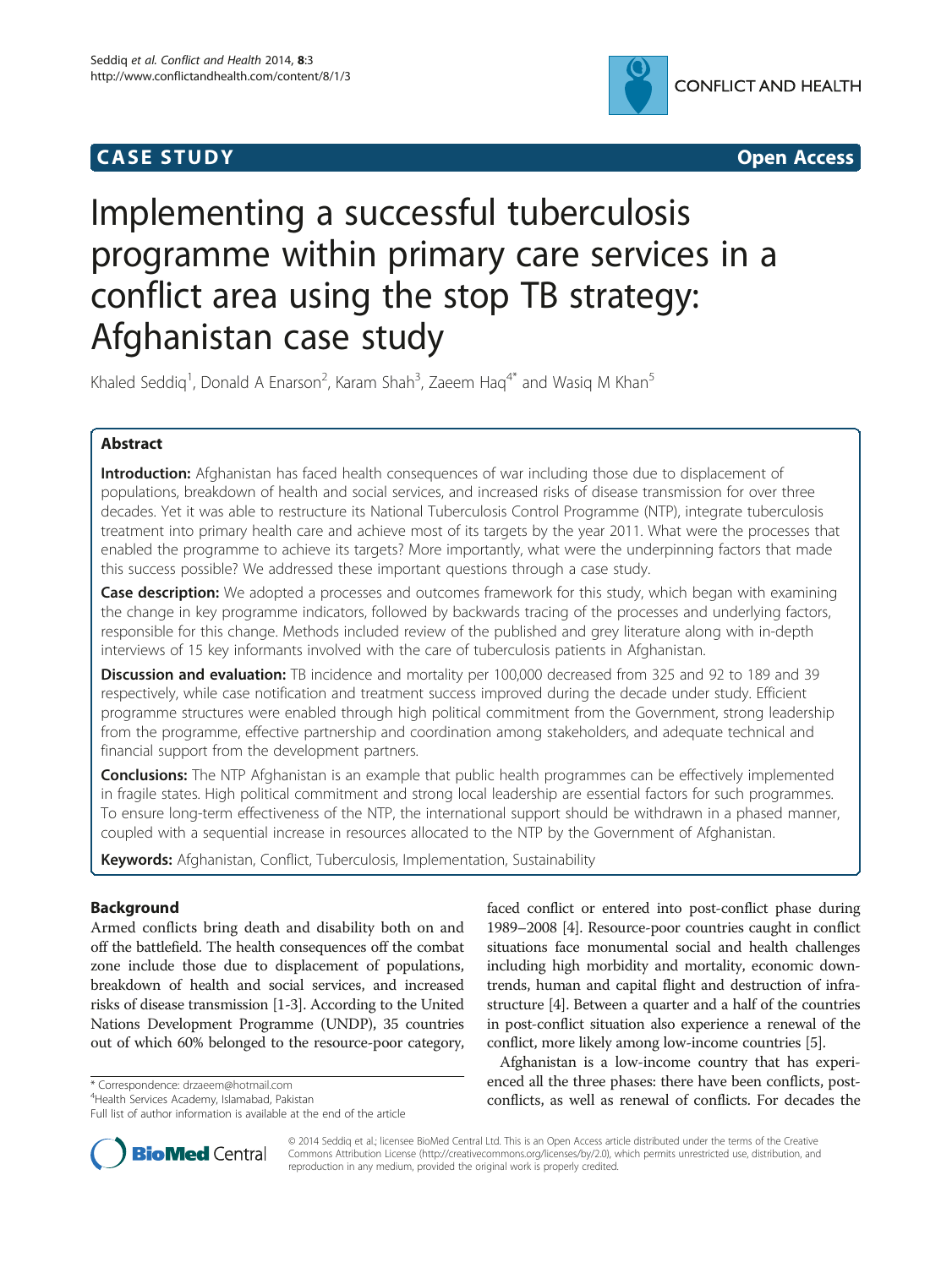country has been in the situation of war, crippled law and order, uncertainty, and frequent migration of populations [[6\]](#page-7-0). The health system was already badly affected by poor policy and planning before the 2001 war. The war resulted in severe damage to the health infrastructure including hospitals and clinics across the country [[7\]](#page-7-0). Health services to combat tuberculosis (TB), along with other problems of public health importance in the country, were also affected. In 2001, the National Tuberculosis Institute (NTI) was the main government body providing diagnostic and treatment services with the collaboration of World Health Organization (WHO). According to the estimates, only 14% of the Afghan population had access to DOT services at that time. [[8](#page-7-0)].

Post-2001, a National Tuberculosis Control Programme (NTP) was re-established. Services for tuberculosis patients were integrated into the basic health services being delivered at the primary care level [\[9,10\]](#page-7-0). Over the subsequent years, the country achieved the targets set by the Stop TB Department for National Tuberculosis Programmes [[11](#page-7-0)]. With an improved rate of case finding and treatment success, the NTP achieved a gradual decrease in the incidence and TB-related mortality [\[12\]](#page-7-0). Moreover, the country's own contribution to the NTP budgets started taking a positive direction.

In a country where healthcare delivery was crippled to the extent that it once reported the highest ever maternal mortality ratio [\[13](#page-7-0)], these achievements are remarkable. Moreover, the TB diagnosis and treatment services are fully integrated within primary care through the Basic Package of Health Services (BPHS) more completely than in many other countries where 'vertical' (disease-specific) approaches of programme delivery are used. What are the key processes that enabled the programme achieve its targets? More importantly, what are the underpinning factors that made this success possible? We addressed these important questions through a case study.

## Case description

National Tuberculosis Control Programme Afghanistan, with its successful implementation and impacts, was the "case" for this study. We adopted a processes and outcomes framework for this case study. We began by examining the change in key programme indicators with backwards tracing of the processes and underlying factors likely responsible for this change. WHO Afghanistan in collaboration with the NTP, and Stop-TB partnership at the Eastern Mediterranean Regional Office (EMRO) of the WHO developed the terms of reference for this study to examine the developments occurring during the period from 2001 to 2011. The information sources for this study included programme documents and articles published in peer-reviewed journals, followed by semi-structured interviews with key informants involved in the care of tuberculosis patients in Afghanistan.

The published and unpublished reports were provided by the NTP, while peer-reviewed articles were electronically searched using the key words Afghanistan, tuberculosis, conflict, program implementation, and lessons learned. The reviewed documents included annual reports of the NTP Afghanistan from the year 2006 to 2011, and reports of external review missions to the NTP Afghanistan which comprised expert members like GFATM, MSH, AKUH, USAID and WHO. Global TB reports published by the WHO from 2001 to 2012 and articles published in peer reviewed journals on health systems in conflict areas, especially services for tuberculosis patients in conflict and post-conflict situations, were also consulted. Progress toward targets and factors responsible for it, along with issues and challenges faced by health services in conflict and post-conflict situations were examined.

The key informants for interviews were selected on suggestion of the NTP as well as through snowball technique i.e. one interviewee suggesting additional stakeholders who could become potential key informants for this study. Interviews were conducted using semistructured interview guides developed for this purpose. The interviewees included managers at the NTP and NTI, partners including the TB Patients Association and WHO, donor organizations including Italian Cooperation, Japan International Cooperation Agency (JICA), Canadian International Development Agency (CIDA), and United States Agency for International Development (USAID). Open ended questions were posed addressing how the respondents viewed the performance of the NTP in Afghanistan, factors responsible for successes and failures, and how the programme could address the current and future challenges.

A total of 15 interviews were carried out with respondents including NTP (3), WHO (4), USAID (2), Italian Cooperation (2), JICA (1), CIDA (1) and TB patient association (2). All invited respondents agreed to participate in the study. Interviews were held in the office of the respective respondents. Objectives of the study were explained to all the respondents before conducting the interview. Manual note-taking as well as digital voice recording of the discussions was done with the permission from the respondents. All but one of the respondents agreed to digital recording; only manual note-taking was done in that case. Transcripts of discussions were undertaken by combining the information from the digital recordings and manual notes. These final transcripts were treated as the data for analysis of the discussions. Data collection was completed from 12 June 2011 to 8 August 2011.

Initial analysis of the interviews began on the same day by reflecting on the transcripts. Final thematic analysis was carried out by reading and re-reading the compiled transcripts. Manual coding [[14\]](#page-7-0) of the transcripts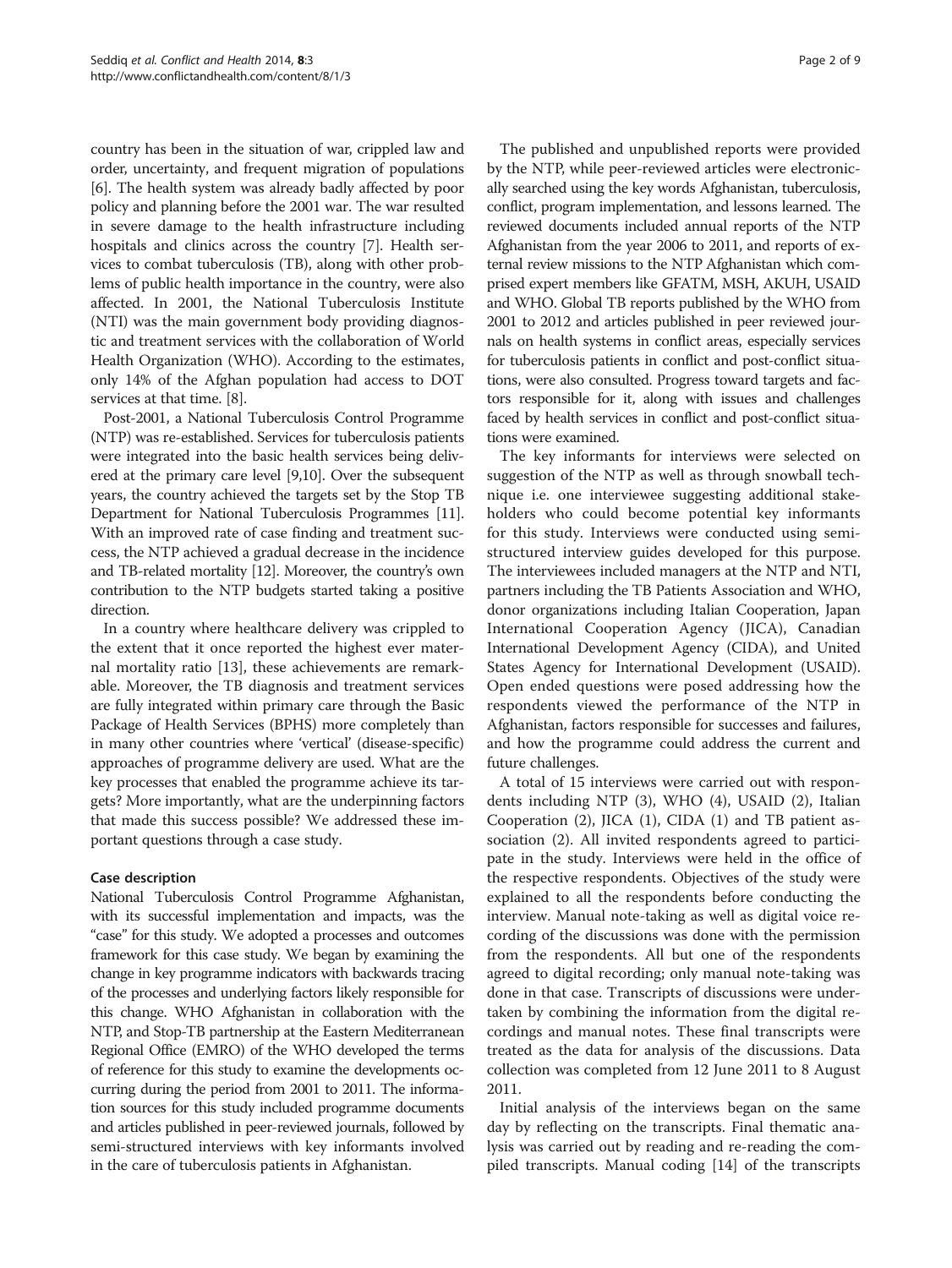<span id="page-2-0"></span>was the first step towards data reduction. Patterns within the codes were summarized as sub-themes and displayed in the form of a matrix. Constant comparison technique [[14,15\]](#page-7-0) was used to evaluate how emerging sub-themes correlated or differed with each other. Finally, themes emerging from the similar sets of sub-themes were derived [\[14,15](#page-7-0)]. Respondent validation was ensured [[16\]](#page-7-0) by sharing the findings of the study with all stakeholders to have their comments. Confidentiality was practiced at every stage including anonymising the quotes from the interviews for this paper.

### Programme achievements identified in the documents

The improvement in programme performance, reflected in the key programme indicators, is summarised in Table 1. The total number of notified TB cases increased from 9668 in 2001 to 28167 in 2011 and the percentage of successfully treated cases improved from 84 in 2001 to 90 in 2011 [\[17\]](#page-7-0). Moreover, drug resistance was prevented to keep multi-drug resistance (MDR) low (3.4% in 2011) and a low incidence  $\langle$ <1%) of TB-HIV co-infection was maintained [\[12\]](#page-7-0). The improvement reflected in the impact indicators with the incidence of TB (all forms) going down from 325/100,000 (2001) to 189/100,000 in 2011 and mortality from 92/100, 000 in 2004 (the earliest estimate available) to 39/100,000 in 2011 (Table 1). Non-availability of actual number of people that migrated during the period under study, and those that were treated under DOTS, increased our reliance on estimates which may not be the best representatives of the actual picture.

Despite poor security in the country, the NTP improved its performance with consistent hard work over the course of a decade. In 2001, TB services were seriously hampered due to the risks in certain areas of the country [[8](#page-7-0)]. The government had adopted the directly-observed treatment, short-course (DOTS) strategy in 1997 as national policy,

but only 14% of the population had access to services in the year 1999 [\[8](#page-7-0)]. The situation started changing when the Afghanistan's Ministry of Public Health (MOPH) and its international partners including the WHO, USAID, JICA, CIDA, the Italian Cooperation, the European Commission and various non-governmental organizations (NGOs) made tuberculosis a national priority. The NTP was structured in 7 regions and 34 provinces in 2004-2005 [[18](#page-7-0)]. This was followed by rapid expansion of services for diagnosis and treatment of tuberculosis, linked with the BPHS; the primary care system operating in the country.

Over the course of a decade, about 97% population of the country has access to DOT services being provided through more than 1000 health facilities [[17](#page-7-0)]. There are 600 microscopy units, each of them providing sputum testing to an estimated 50,000 people living within their vicinity [\[17\]](#page-7-0). A recent study evaluated the surveillance system using the US Centres for Disease Control and Prevention guidelines. Usefulness and flexibility of the NTP system were found to be good; stability, representativeness and data quality were average; while simplicity, acceptability and timeliness were poor according to this evaluation. Positive predictive value and sensitivity were 11% and 70% respectively [[19](#page-7-0)]. In addition to building the infrastructure, the NTP has especially focused on capacity building of its workforce at various levels. For example, a total of 1483 doctors and 1221 nurses were given initial or refresher trainings during 2010 [[18](#page-7-0)]. Owing to their bridging role between community and health facility, community health workers (CHWs) are primary focus of capacity building, hence a total of 4131 CHWs were trained on DOTS administration during the same year [\[18\]](#page-7-0).

The NTP has introduced uniform curricula and training systems incorporating, for example, Tuberculosis/ Human Immunodeficiency virus (TB/HIV) and quality assurance (QA) guidelines. An efficient referral system has

|                                 | 2001                | 2002      | 2003          | 2004    | 2005      | 2006      | 2007 | 2008 | 2009     | 2010     | 2011   |
|---------------------------------|---------------------|-----------|---------------|---------|-----------|-----------|------|------|----------|----------|--------|
| (millions)<br>'Popu<br>ulation. | $\sim$<br><u>__</u> | <u>__</u> | --<br>ت<br>-- | ١4<br>_ | <u>__</u> | ZO<br>$-$ | ΖO   |      | <u>_</u> | 28<br>__ | $\sim$ |

Table 1 Year wise (2001–2011) performance indicators of NTP Afghanistan

|           |           |           |           |              |          |          |              |       |       | 2 U I I  |
|-----------|-----------|-----------|-----------|--------------|----------|----------|--------------|-------|-------|----------|
| 22        | 22        | 23        | 24        | 25           | 26       | 26       | 27           | 27    | 28    | 29       |
| 9668      | 13551     | 13616     | 18385     | 21850        | 25474    | 28769    | 28301        | 26358 | 28238 | 28167    |
| 28        | 35        | 34        | 43        | 50           | 55       | 61       | 53           | 48    | 47    | 46       |
| 325       | 321       | 314       | 333       | 333          | 333      | 168      | 161          | 168   | 189   | 189      |
| <b>NA</b> | <b>NA</b> | <b>NA</b> | 302       | 671          | 661      | 288      | 231          | 238   | 352   | 351      |
| 84        | 87        | 86        | 89        | 90           | 84       | 87       | 88           | 87    | 90    | 91       |
| <b>NA</b> | <b>NA</b> | <b>NA</b> | 92        | 93           | 92       | 35       | 32           | 30    | 38    | 39       |
| <b>NA</b> | 7.3       | 7.3       | 7.3       | 7.3          | 1.8      | 1.7      | 3.4          | 3.3   | 6.1   | 3.4      |
| 0.1%      | $\Omega$  | 0         | $\circ$   | $\mathbf{0}$ | $\Omega$ | $\Omega$ | $\mathbf{0}$ | 0     | <1    | $\leq$ 1 |
| <b>NA</b> | <b>NA</b> | 2.8       | 1.3       | 1.8          | 4        | 2        | 9.5          | 10    | 6.2   | 5.3      |
| <b>NA</b> | <b>NA</b> | 0         | <b>NA</b> | 0.3          | $\Omega$ | $\Omega$ | $\mathbf{0}$ | 0.5   | 0.6   | 0.7      |
|           | zvv i     | ZUUZ      | zuuj      | ∠∪∪⊣         | ∠∪∪      | zuu      | 2007         | zuuo  | 2002  | 20 I V   |

<sup>1</sup>The World Bank Population Data 2014.

2 National Tuberculosis Control Program Annual Report 2012.

3 World Health Organization, Global TB Reports 2001–2011.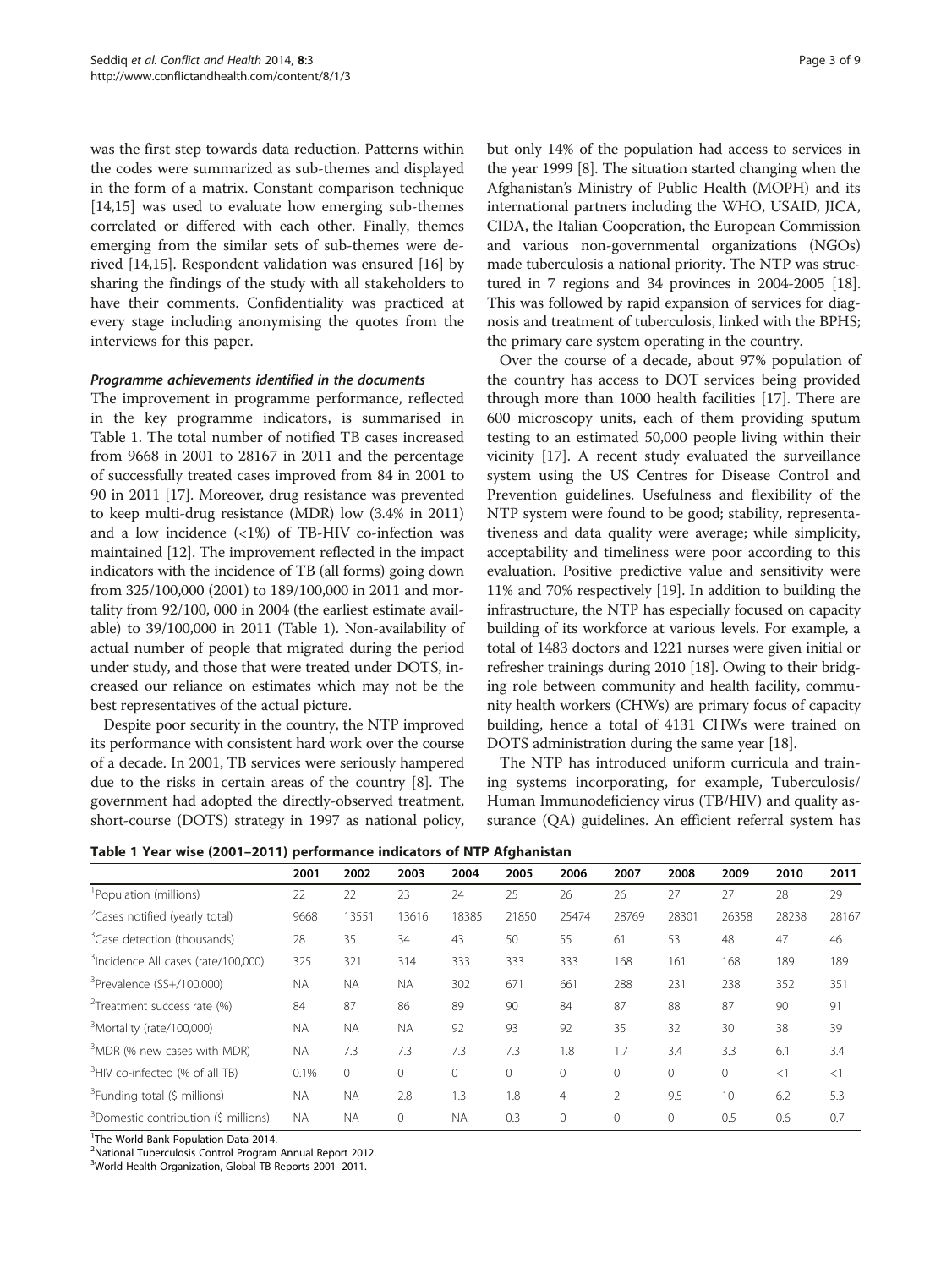been created between NTP and National Aids Control Programme. A total of 6827 TB patients were referred for counselling and testing during 2011, out of them 2 were found to be HIV positive [[17\]](#page-7-0). New initiatives like privatepublic mix (PPM) and TB/HIV are playing their respective roles of engaging semi-public and private practitioners into TB care, and integrating the TB and HIV diagnosis and treatment services. Highly populated and crowded settings with higher chances of TB e.g., jails are being specifically focused for inclusion into TB care services [[17](#page-7-0)]. The TB patients association has been formed to involve and empower patients and communities, and implement the TB patients' charter. The association is registered with Ministry of Justice and is a member of the Stop TB Partnership. It also has provincial associations in Herat, Kandahar, Mazar-e-Sharif and Jalal Abad.

Directly observed treatment (DOT) is provided by CHWs or nursing staff in health facilities. As most CHWs are women; this approach improves access to women, who bear a disproportionate share (70% women, 30% men) of the tuberculosis burden presumably due to high malnutrition and continuous living in crowded homes and refugee camps [[20\]](#page-7-0). CHWs are instructed in the administration and follow-up of treatment. They are supported by community health supervisors at each facility and receive non-financial incentives, such as training and certificates. Poor patients who cannot meet their nutritional requirements receive food packages from the World Food Programme (WFP), although the logistical arrangements of this supply need improvement. A brief

outline of various programme components enabled during 2001–2011 is provided in Table 2.

## Factors underpinning the progress identified by the interviews

1. Resiliency of the programme

NTP Afghanistan has been dealing with challenges such as physical destruction of buildings, precarious security leading to frequent disruption of logistics, and psychological and emotional issues of both the staff, and the patients. The programme possesses enough resiliency and character to survive these difficulties. For example, the NTI building, the headquarters of the NTP, was built by JICA in 1978 but was destroyed during the war. JICA recommenced collaboration with the NTP during the post-Taleban period and renovated the building in 2002–2003. The NTP staff did not wait for long and started resurrecting their programme for efficient delivery of services as soon the basic level of facilities were available at the NTI building.

"I still remember the time during 2002–2003 when there was no computer-based surveillance system. Even the facility to print or photocopy the data collection forms was not available, and the programme staff used to prepare forms by hand and then fill them with the required information."-NTP Official

Table 2 Programme components enabled during the decade 2001-2011 Programme component **Functions** 

| Programme component                                       | <b>Functions</b><br>Responsible for collection, analysis and interpretation of TB-related data, and timely dissemination to the<br>stakeholders.                                                                                                                                                                                                                                                                                                                                                                                                                                                                                   |  |  |  |  |  |  |  |
|-----------------------------------------------------------|------------------------------------------------------------------------------------------------------------------------------------------------------------------------------------------------------------------------------------------------------------------------------------------------------------------------------------------------------------------------------------------------------------------------------------------------------------------------------------------------------------------------------------------------------------------------------------------------------------------------------------|--|--|--|--|--|--|--|
| Surveillance system                                       |                                                                                                                                                                                                                                                                                                                                                                                                                                                                                                                                                                                                                                    |  |  |  |  |  |  |  |
| Laboratory network                                        | 600 laboratories; each covering the population of about 50,000. An External Quality Assurance (EQA) system<br>is in place.                                                                                                                                                                                                                                                                                                                                                                                                                                                                                                         |  |  |  |  |  |  |  |
| Drug management                                           | Ensures uninterrupted supply of anti-TB drugs, MDT, and chemicals to all regions and provinces throughout<br>the country. Also responsible for revision and updating of TB drug management and logistic system<br>quidelines and their distribution to all provinces.                                                                                                                                                                                                                                                                                                                                                              |  |  |  |  |  |  |  |
| Advocacy, Communication and Social<br>Mobilization (ACSM) | ACSM section is implementing a 5-year ACSM strategy to empower people and involve communities into<br>TB care. Celebrating world TB days, meetings with policy makers, appearances on radio and television, and<br>meetings with print and electronic media are the main advocacy activities. Public broadcasting through<br>radio and television programmes, installation of billboards and activities at school and mosque level are the<br>main communication and social mobilization activities.                                                                                                                               |  |  |  |  |  |  |  |
| Health system trengthening                                | The NTP has adopted a strategy in line with the policy of the Ministry of Public Health. The programme is<br>integrated with BPHS and has SOPs for adoption by the BPHS staff.                                                                                                                                                                                                                                                                                                                                                                                                                                                     |  |  |  |  |  |  |  |
| New Initiatives                                           | Development of policies and strategies, and monitoring of the implementation of new interventions such<br>as Public-Private Mixed DOTS, TB/HIV co-infection, Multi Drug Resistant TB, and TB care for vulnerable<br>groups are main responsibilities of this section.                                                                                                                                                                                                                                                                                                                                                              |  |  |  |  |  |  |  |
| Stop TB partnership                                       | Includes 3 institutional mechanisms: the Secretariat, the Coordinating Board, and the Partners' Forum. The<br>Secretariat provides support to the partnership in terms of administration, operational implementation, and<br>strategic decisions. The Coordinating Board comprises representatives from the NTP, the WHO, donors,<br>academia, business sector, religious leaders, BPHS partners as well as communities and ad-hoc members.<br>The Partners' Forum is the assembly of the Stop TB Partnership and consists of inclusive, consultative<br>meetings of representatives of all partner departments and organizations. |  |  |  |  |  |  |  |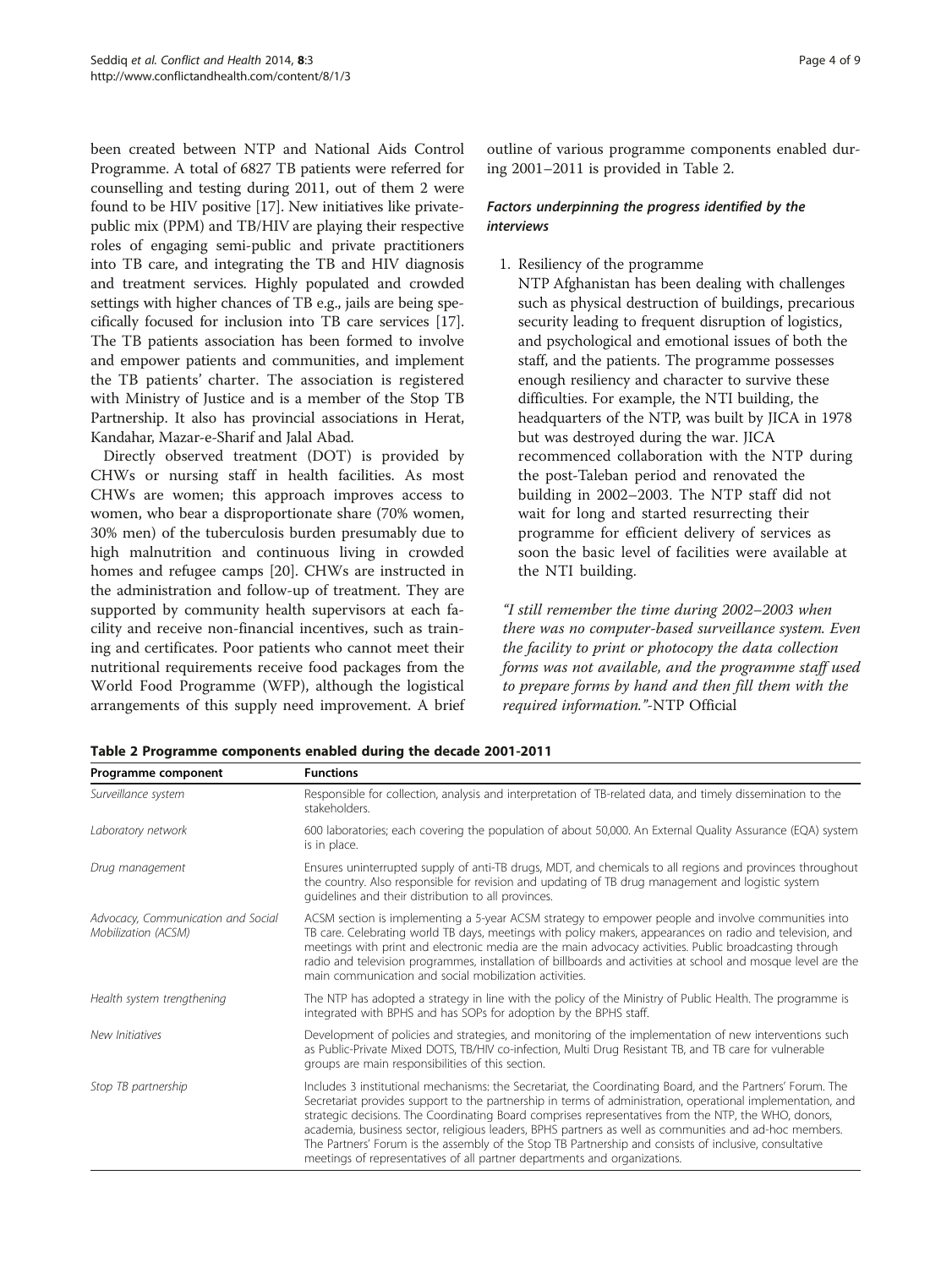Not only the programme but the patients too had to face diverse challenges while fighting their disease. Talking about the times before 2001, a cured TB patient shared:

"Many times, roads would get blocked across the border of Afghanistan and Pakistan, causing shortage of TB drugs imported from Pakistan. This would mean many TB patients having to live without taking their medications, sometimes for weeks. I was one of them but I continued my battle till my disease was over."- Member from TB Patients Association

Because of the resiliency factor, the personal experiences of hardships resulted in higher motivation levels of some patients. Not only they completed their treatment, they went on to become volunteers who would help others in their area, as a member of the TB patients association.

2. Political commitment

The programme enjoys commitment from the highest political level. MOPH and its functionaries including the Minister for Health take interest in NTP which is crucial in ensuring commitment of the donor community. The commitment from higher levels trickles down to the lower cadre of health providers resulting in effective and sustained implementation of the programme.

"I know a lot of professionals in the NTP are well trained and committed and have collaborated with the donors. Without such professionals, there is not much that the donors could do with their money."- International Partner

Talking about commitment of local people, one of the stakeholders said the NTP, without the donors, would still be able to continue at 70% of its current performance. Service delivery in Afghanistan, according to this informant, was not just a question of money but the vision and organizational commitment on the part of the programme. One anecdote shared by many partners was about the time when the entire programme staff worked for about nine months without salaries.

"The fact that the programme, from top to bottom, worked for 9 months without salaries was amazing. This also happened with BPHS staff; they didn't get salary for 4–5 months and continued their work. One can argue that they continued because they get much more than the ordinary government salary but perhaps it had more to do with their level of motivation than anything else."-International Partner

## 3. Partnerships

The Stop-TB partnership in Afghanistan is working for the elimination of TB from the country. Its vision is to secure a TB-free Afghanistan by ensuring that every TB patient has access to effective diagnosis, treatment, and cure. Partnerships have a critical role in achieving this vision.

"NTP is getting good opportunities of funding because of the support available from its partners. We as a programme also feel responsible in such scenarios because the onus is on us to implement the ideas funded on proposals submitted by the programme."- NTP official

The respondents shared that sometimes the partnerships become a little complicated when objectives of the partners don't match with those of the programme. The technical assistance from the WHO and the leadership skills of the NTP help the situation by matching the objectives of the programme and the partners. For example, CIDA had a strong component on gender sensitization and gender balance; rather than asking for funds for its existing components, the NTP developed a proposal on including a gender-sensitive dimension to the TB care in Afghanistan, that was approved.

According to the respondents, some effective coordination mechanisms through regular meetings and e-sharing have been established among donors helping to address the TB burden in Afghanistan. Because of these mechanisms, every partner knows what others are planning or implementing, which enhances the chances of complementing each other with little duplication of efforts.

"I have visited several countries for TB control programmes. Some countries are not good in coordination. They don't share information among the partners. Here it is different. Afghanistan has very good coordination mechanisms which help improve the programme effectiveness."-International Partner

Another level of coordination is achieved by involving patients, their families and communities through communication and social mobilization activities. Various influential individuals and groups like the religious scholars including Mullah and the Pesh Imam of the mosque are engaged through such activities. The TB Patients Association is another helpful initiative for coordinating community-based activities and forging partnerships at the community level.

<sup>4.</sup> Coordination mechanisms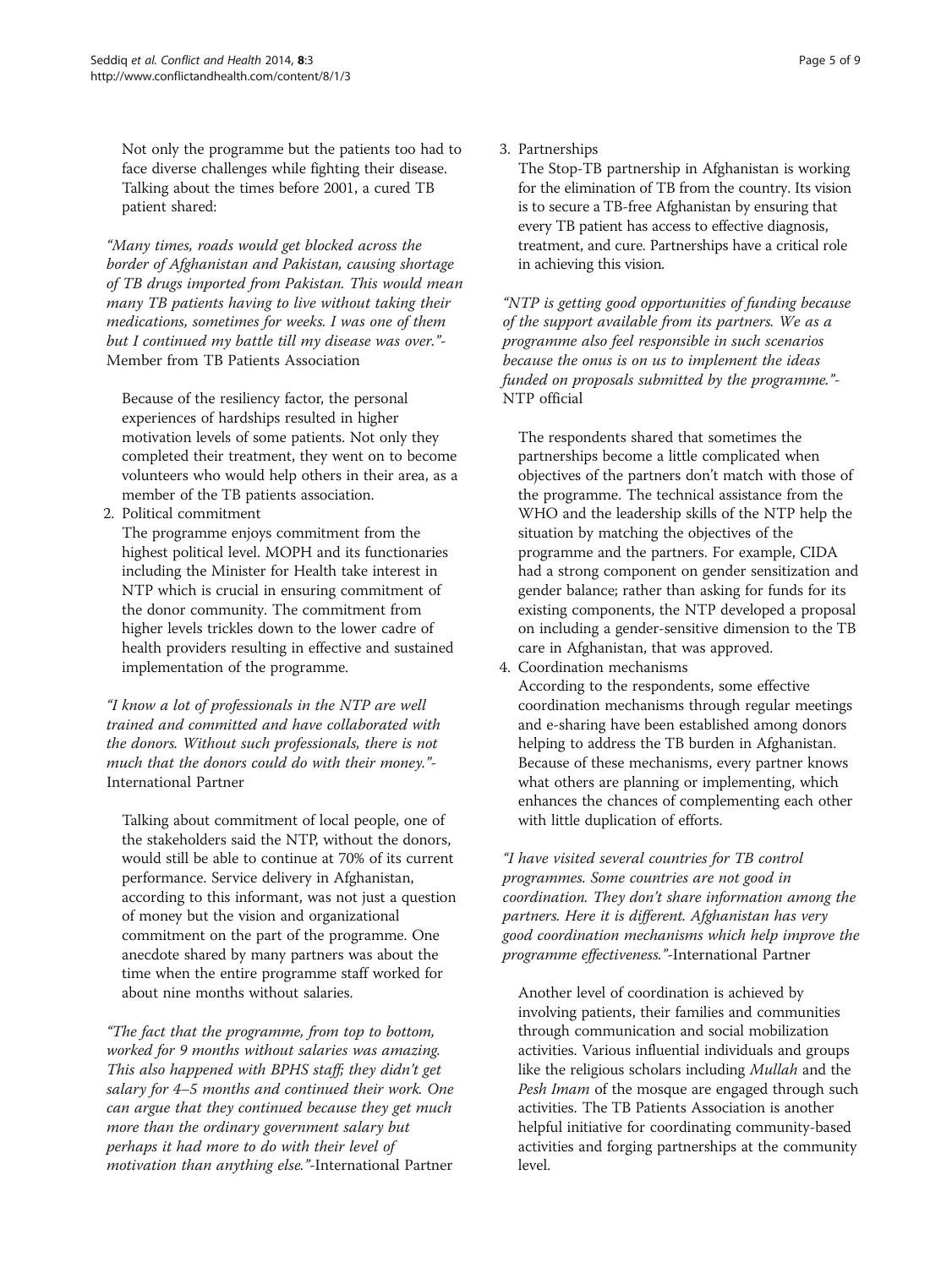5. Technical assistance and support

The discussions revealed that the support provided by partner countries coupled with the technical assistance (TA) role of the WHO played a significant role in effective implementation of the programme. While donor countries provided almost 100% of the annual budgetary support (Table [1](#page-2-0)), the WHO helped bring a convergence to these financial initiatives by steering the partnership among diverse players like CIDA, JICA, Italian Coop and USAID, and donors like the Global Fund for AIDS, Tuberculosis and Malaria (GFATM). Efficient coordination and information sharing mechanisms established for this proved crucial for avoiding the duplication of efforts and the waste of resources. In addition, the NTP did not have capacity in the initial days to fulfil grant requirements of donors like GFATM; the WHO helped the programme by providing technical assistance for proposal writing and fulfilling grant implementation requirements

## Challenges indentified in the interviews

1. Coordination and service delivery issues in remote areas The respondents highlighted the challenges of service delivery, given the security situation in remote areas. While acknowledging the integration of DOTS into primary care through BPHS, they also mentioned the implementation aspects like enhancing lab efficiency, provision of supplies, and improving counselling capacity of health providers in rural areas to improve the overall delivery of TB care services. They thought that BPHS had a massive infrastructure as compared to NTP, and further coordination and capacity building of the staff could help in improving DOTS delivery, especially to the populations living in far flung areas.

"There is this NTP and then a much larger BPHS; coordination between the two needs improvement. The basic package which is the main delivery mechanism for populations living in rural areas does not have laboratories, technicians and diagnostic and treatment facilities at certain places. Patients in these areas may have to travel long distances which is not easy in Afghanistan. Some of them may overlook their symptoms or hide their sickness. Many of them might end up not availing diagnosis and treatment at all." – International partner

2. Lack of trained staff

Lack of adequately trained human resource in the distant locations emerged as an important challenge being faced by the programme. More frequently, the lack of trained female staff was mentioned as a challenge common to TB care, as well as to the primary healthcare delivery. The interviewees attributed this challenge to the prolonged war and conflict because of which the Afghan populations, especially females, could not attain adequate levels of education. Consequently, enough number of properly qualified female staff is not available to be trained and deployed by the healthcare system.

"There is a lack of human resource, proper trainings and a lot of health facilities don't have female staff. In the Afghan context, female staff is crucial because without females being around, the examination, treatment advising and health education to female patients becomes impossible."-NTP Official

3. Donor dependence and sustainability issues While the participants described the current achievements, they also appeared cognizant of the issues of financial sustainability. Sustainability of the programme especially post-2014, when international support will be withdrawn or minimized, emerged as a recurrent theme. The programme managers seemed confident of the capability of the service delivery and mindful of the fact that ultimate financial sustainability would depend upon the Government of Afghanistan. They, however, thought that this would be a slow and evolutionary process and bilateral funding should phase out in a systematic manner rather than quitting abruptly. The partners agreed and added that the Government of Afghanistan's list of prioritized programmes which included NTP was an important development and the Government needed to strengthen it through appropriate policy decisions and increased allocation of resources.

"Now is the time that we should think about the time when international partners will have gone back home. The Government's list of prioritized programmes is a positive development but it needs finalization and consolidation by enhancing resources for these programmes."-International partner

## Discussion and evaluation

Our review of the programme documents and interview with stakeholders of TB in Afghanistan shows that services for tuberculosis are being effectively carried out in major parts of the country. Despite the ongoing situation of war and conflict, the NTP has achieved a gradual improvement in case detection (seen by increasing case notification) and treatment outcomes (seen by increasing treatment success and decreasing mortality). At the implementation level, a near universal coverage of DOT services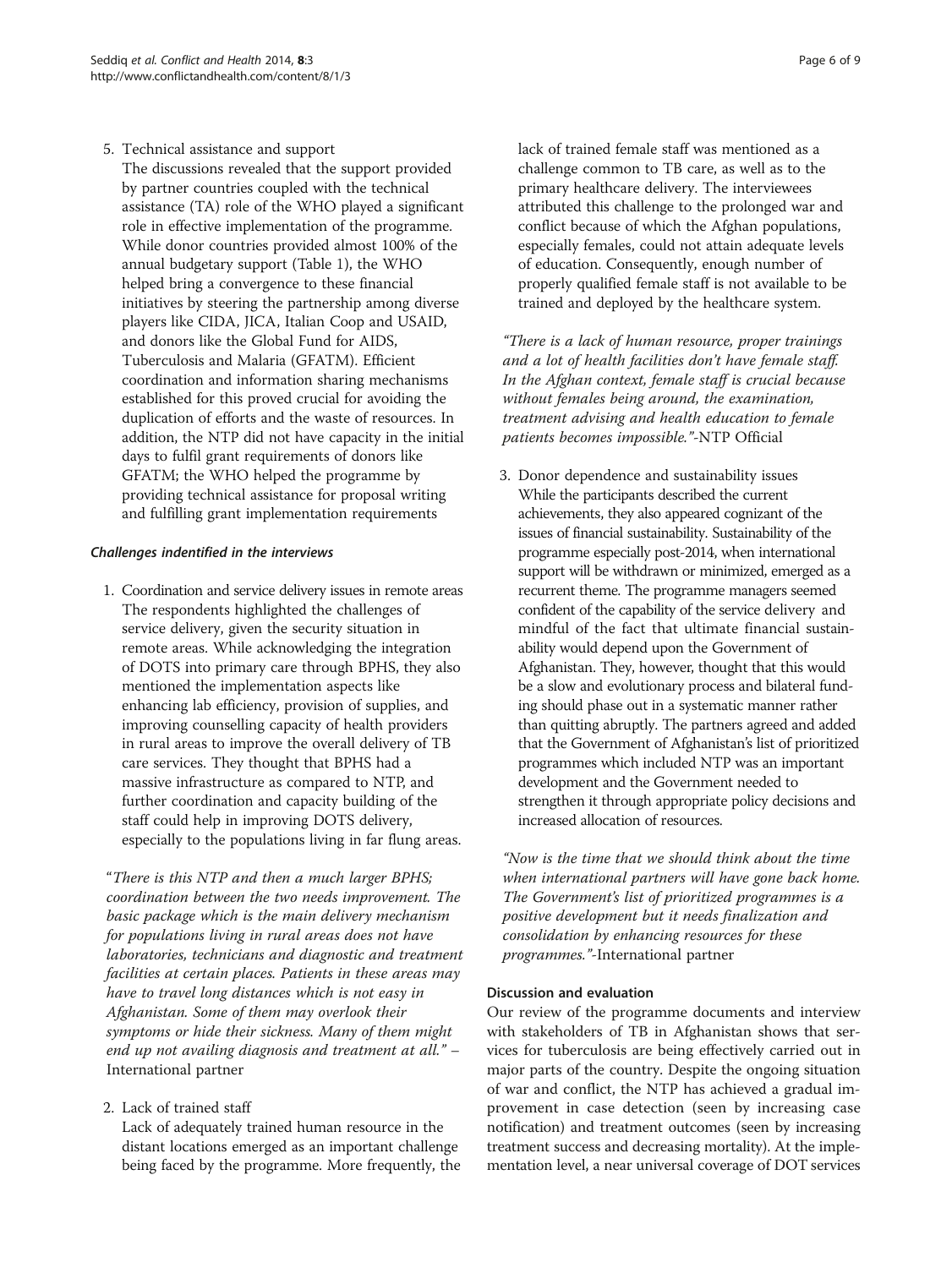by integrating its diagnostic and treatment services to the BPHS through 600 microscopy centres and over 1000 treatment canters is a significant achievement [[17](#page-7-0)]. An ongoing capacity development of staff working at various levels of healthcare in the country is also an important step towards effective implementation of the programme.

A number of key factors could be identified for the successful resurrection of the structures and functions of the programme. Political commitment from the MOPH, leadership from the NTP managers and dedication to work from the staff are foremost among these factors. Mauch et al. in their review of tuberculosis programmes in fragile states have commented that national programme leadership and stewardship are essential for quality and sustained TB control [\[10\]](#page-7-0). We agree and add that leadership and stewardship are essential in all contexts but crucial in conflict areas where many donors and stakeholders keenly want to contribute but cannot actively work in the field because of political and logistical reasons, and usually partner with local communities and programme for effective implementation.

The technical assistance role of the WHO appears significant in the context of Afghanistan. Even though the donors were pledging money in the post-war period starting from 2001, the core government functions were weak combined with a lack of public funding and human resources dedicated to health programmes. In post-conflict countries, weakened ministries of health do not have capacity to provide health services to their populations but they can coordinate with development partners and ensure that policies formulated by them are implemented [[21,22](#page-7-0)]. In the case of Afghanistan, an agency was required that could assist the local programme and engage with donors and satisfy their funding requirements; the WHO effectively fulfilled this requirement.

The main challenges being faced by the NTP are logistic and security issues, coordination with other components of primary care within BPHS, lack of adequately trained human resource, and financial dependence on donors. Presently, these challenges are being met through strong political commitment to TB control, programme leadership, technical assistance by the WHO and a plan for gradual withdrawal of support from the donor countries. Our findings are consistent with other studies conducted on programme feasibility in fragile states [\[9,10](#page-7-0)[,23,24\]](#page-8-0).

To ensure equitable service delivery, the quality of services being provided at the grass roots level must be improved. Our desk review revealed that diagnostic sensitivity of the health workers for possible cases of pulmonary tuberculosis was low and needed improvement. In a study carried out in 24 health centres in 8 provinces, 22% patients with symptoms suggestive of tuberculosis did not receive a clinical diagnosis [[25](#page-8-0)]. Moreover, prolonged delays between onset of symptoms and

treatment provision have been recorded from certain parts of the country [\[26\]](#page-8-0). These factors highlight the need for improved practical training of health providers and health education of individuals and communities to improve programme impact.

TB patients are usually poor and malnourished, and more likely to have complications and mortality than the normally nourished patients [[27,28\]](#page-8-0). The issue of poverty and consequent malnutrition and vulnerability to infection and its complications becomes paramount in a country like Afghanistan which is low-resourced and has undergone devastation for a long period of time [\[7](#page-7-0)]. These patients need both short- and long-term rehabilitation. The short-term problems are more acute and need urgent help including financial support to travel to health facilities, to buy food, and to ensure education of their children. NTP's collaboration with WFP to provide food support to TB patients is a step in the right direction, however, this support should be provided in more organized and consistent manner. In addition, the NTP should engage organizations like United Nations Education, Scientific and Cultural Organization (UNESCO) to ensure education of TB patients' children and consider initiatives like voucher schemes for monetary assistance of these patients to address basic needs such as travelling to and from health facilities.

Certain limitations to the study must also be mentioned. The actual numbers on certain programme indicators for the entire study period were not available and we had to rely on reported estimates for this study. For example, the high (>90%) treatment success rate [[17](#page-7-0)] seems quite high for a country under conflict, and this rate could be explained better if actual numbers were available. Secondly, the key informants for this study were proposed by the NTP and their opinions could be biased towards the programme, although we tried to address it through additional snow-ball sampling. Lastly, due to time constraints and security issues, we could not interview the programme's service delivery arm i.e., health care providers working at health facility and community level. Their views could have helped understand the programme's implementation at the grass-root level in a better way.

## Conclusions

The NTP Afghanistan is a success story of effective programme implementation despite the poor security and war like situation that the country has faced on an ongoing basis. Having acknowledged the success, some issues and challenges also need to be mentioned. The foremost is effective delivery of services at the most peripheral level of healthcare services in the country. It is usual for governments in conflict settings and their partners to concentrate efforts on urban areas where there is some health infrastructure, and leave rural areas for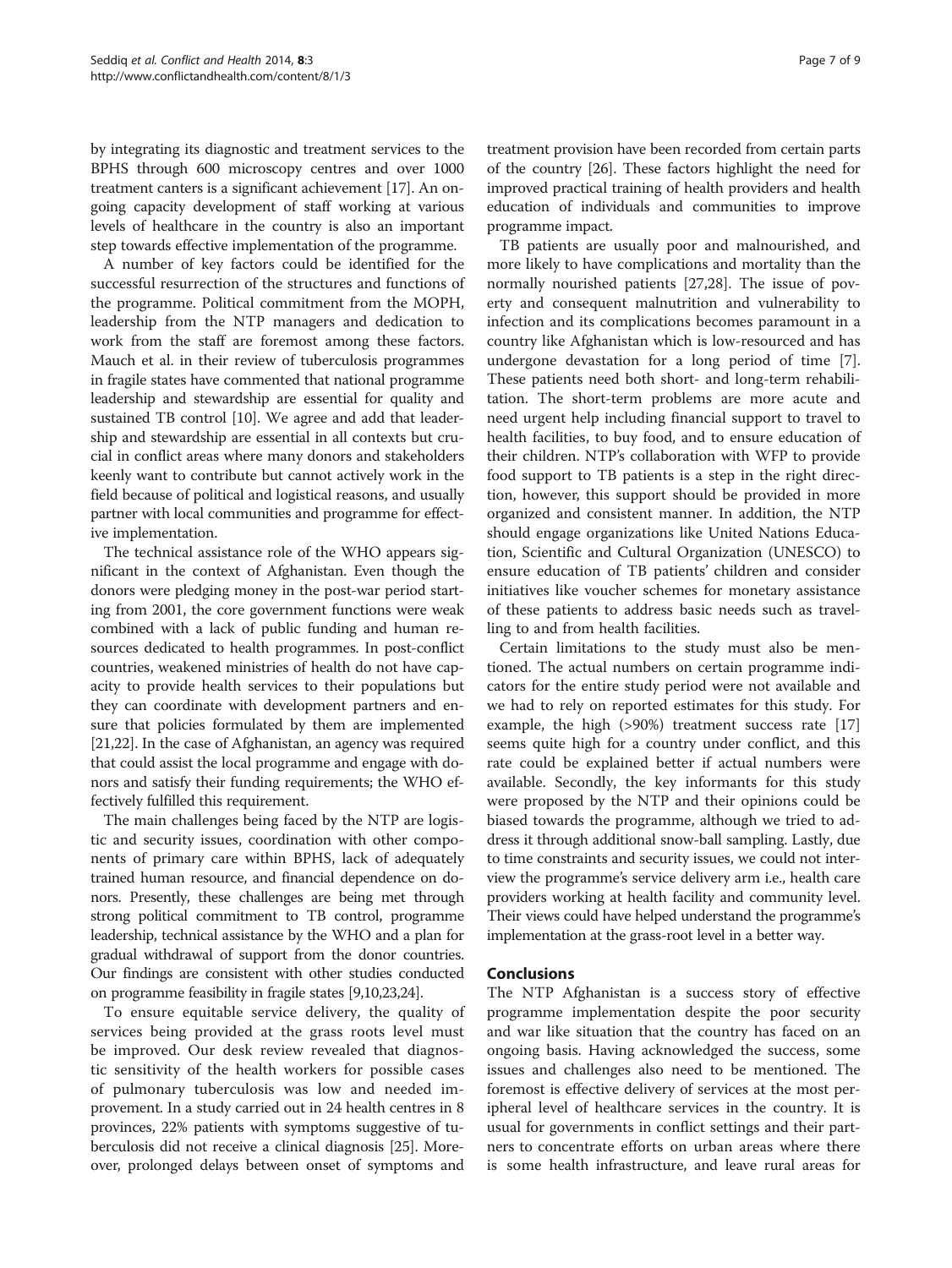<span id="page-7-0"></span>coverage later [4,22]. The MOPH Afghanistan, on the other hand, adopted a bottom-up approach by focusing first on the primary care level, which is commendable [[29,30](#page-8-0)]. However, the DOT services in rural areas need further consolidation to ensure a functioning, equitable health system that can have important health and state building benefits in a post-conflict country [22].

Public health programmes in conflict or post-conflict areas usually face the challenge of when and how to effectively transition from relief to consolidation and to development programming [[31](#page-8-0)]. Disagreements occur on how best to strengthen weak governments, and prevent duplications that occur frequently. The WHO helped effectively address these challenges in the case of Afghanistan. The efficient coordination mechanisms and communication platforms like Stop-TB Partnership, frequent meetings of partners supplemented by an e-portal of information sharing, and community coordination through TB patients and religious leaders helped all partners have access to each other's plans and priorities. It is now the responsibility of NTP to take the stewardship of coordination mechanisms and keep the partnership functioning at an optimum level.

The NTP Afghanistan is an example that public health programmes can be effectively implemented in fragile states. Given the high commitment and strong leadership, the programme can continue providing high quality services to Afghan populations, manage the current challenges, and move on to the phase of consolidation and sustainability. To ensure its long-term effectiveness, the withdrawal of international support should be a slow and evolutionary process, and bilateral funding should phase out in a systematic manner rather than quitting abruptly. At the same time, the MOPH needs to enhance its financial contribution to the NTP budgets to ensure the structural and functional sustainability of the programme.

#### Abbreviations

AKUH: Agha Khan University Hospital; BPHS: Basic Package of Health Services; CIDA: Canadian International Development Agency; DOT: Directly observed treatment; DOTS: Directly-observed treatment, short-course; EMRO: Eastern Mediterranean Regional Office; GFATM: Global Fund for AIDS, Tuberculosis and Malaria; JICA: Japan International Cooperation Agency; MOPH: Ministry of Public Health; MSH: Management Sciences for Health; NGO: Non-Governmental Organizations; NTI: National Tuberculosis Institute; NTP: National Tuberculosis Control Programme; PPM: private-public mix; QA: quality assurance; TB/HIV: Tuberculosis/Human Immunodeficiency virus; TA: technical assistance; TB: tuberculosis; UNESCO: United Nations Education, Scientific and Cultural Organization; USAID: United States Agency for International Development; WHO: World Health Organization.

#### Competing interests

The authors declare that they have no competing interests.

#### Authors' contributions

Kh S, contributed to conception, design and acquisition, analysis and interpretation of data, and was involved in drafting the manuscript. DE, contributed to analysis and interpretation of data, and was involved in revising the manuscript. KS, contributed to acquisition, analysis and interpretation of the data. ZH, contributed to conception, design, acquisition

of data and writing/revision of the manuscript. WK contributed to design, analysis and writing stage of this manuscript. All authors approved the final manuscript for publication.

#### Author details

1 National TB Control Programme, Darul-aman, Kabul, Afghanistan. <sup>2</sup>International Union against Tuberculosis and Lung Disease, Paris, France. <sup>3</sup>Stop-TB, Kabul, Afghanistan. <sup>4</sup>Health Services Academy, Islamabad, Pakistan.<br><sup>5</sup>WHO Begional Office for the Eastern Mediterranean. Cairo Equnt. <sup>5</sup>WHO Regional Office for the Eastern Mediterranean, Cairo, Egypt.

#### Received: 22 May 2013 Accepted: 6 February 2014 Published: 7 February 2014

#### Reference

- Murray CJL, King G, Lopez AD, Tomijima N, Krug EG: Armed conflict as a public health problem. Br Med J 2002, 324:346–349.
- 2. Gele A, Biune G: Armed conflicts have an impact on the spread of tuberculosis: the case of the Somali Regional State of Ethiopia. Confl Health 2010, 4:1.
- 3. Waters H, Garrett B, Burnham G: Rehabilitating health systems in post-conflict situations. Helsinki: UNU World Inst. for Development Economics Research (UNU/WIDER); 2007.
- 4. Ohiorhenuan JF, Stewart F: Crisis Prevention and Recovery Report 2008: Post-conflict Economic Recovery, Enabling Local Ingenuity. New York: United Nations Development library; 2009.
- 5. Collier PHA: Greed and grievance in civil war. Oxf Econ Pap 2004, 56:563–595.
- 6. Ministry of Public Health: Tuberculosis Control in Afghanistan: Annual Report. Kabul: Ministry of Public Health; 2010. Ref Type: Report.
- 7. Sharp TW, Burkle FM, Vaughn AF, Chotani R, Brennan RJ: Challenges and opportunities for humanitarian relief in Afghanistan. Clin Infect Dis 2002, 34:S215–S228.
- 8. World Health Organization: Global Tuberculosis Control: WHO Report 2001. WHO/CDS/TB/2001.287. 2001. Geneva, Switzerland: World Health Organization; 2011. Ref Type: Report.
- 9. Ahmadzai H, Kakar F, Rashidi M, Suarez PG, Ameli O, Hartman AF: Scaling up TB DOTS in a fragile state: post-conflict Afghanistan. Int J Tuberc Lung Dis 2008, 12:180–185.
- 10. Mauch V, Weil D, Munim A, Boillot F, Coninx R, Huseynova S, et al: Structure and management of tuberculosis control programs in fragile states Afghanistan, DR Congo, Haiti, Somalia. Health Policy 2010, 96:118–127.
- 11. World Health Organization: Global Tuberculosis Control 2012. Geneva: World Health Organization; 2012. Ref Type: Online Source.
- 12. World Health Organization: Global Tuberculosis Control 2011. Geneva: World Health Organization; 2011. Ref Type: Report.
- 13. Bartlett LA, Mawji S, Whitehead S, Crouse C, Dalil S, Ionete D, et al: Where giving birth is a forecast of death: maternal mortality in four districts of Afghanistan, 1999−2002. Lancet 2005, 365:864–870.
- 14. Patton MQ: Qualitative Research & Evaluation Methods. 3rd edition. California: Sage Publications; 2002.
- 15. Glesne C: Becoming Qualitative Researchers: An Introduction. 4th edition. Boston: Pearson Education, Inc.; 2011.
- 16. Maxwell J: Qualitative Research Design: An Interactive Approach. 2nd edition. Thousand Oaks: Sage Publications; 2005.
- 17. National TB Control Programme: Tuberculosis Control in Afghanistan: Annual Report. Kabul: Ministry of Public Health, Islamic Republic of Afghanistan; 2013. Ref Type: Report.
- 18. National TB Control Programme: Tuberculosis Control in Afghanistan: Annual Report. Kabul: Ministry of Public Health, Islamic Republic of Afghanistan; 2010. Ref Type: Report.
- 19. Saeed KMI, Bano R, Asghar RJ: Evaluation of the national tuberculosis surveillance system in Afghanistan. EMHJ 2013, 19:200–207.
- 20. Khan IM, Laaser U: Burden of tuberculosis in Afghanistan: update on a war-stricken country. Croat Med J 2002, 43:245–247.
- 21. Gilson L: Trust in health care: theoretical perspectives and research needs. J Health Organ Manag 2006, 20:359–375.
- 22. Kruk ME, Freedman LP, Anglin GA, Waldman RJ: Rebuilding health systems to improve health and promote statebuilding in post-conflict countries: A theoretical framework and research agenda. Soc Sci Med 2010, 70:89–97.